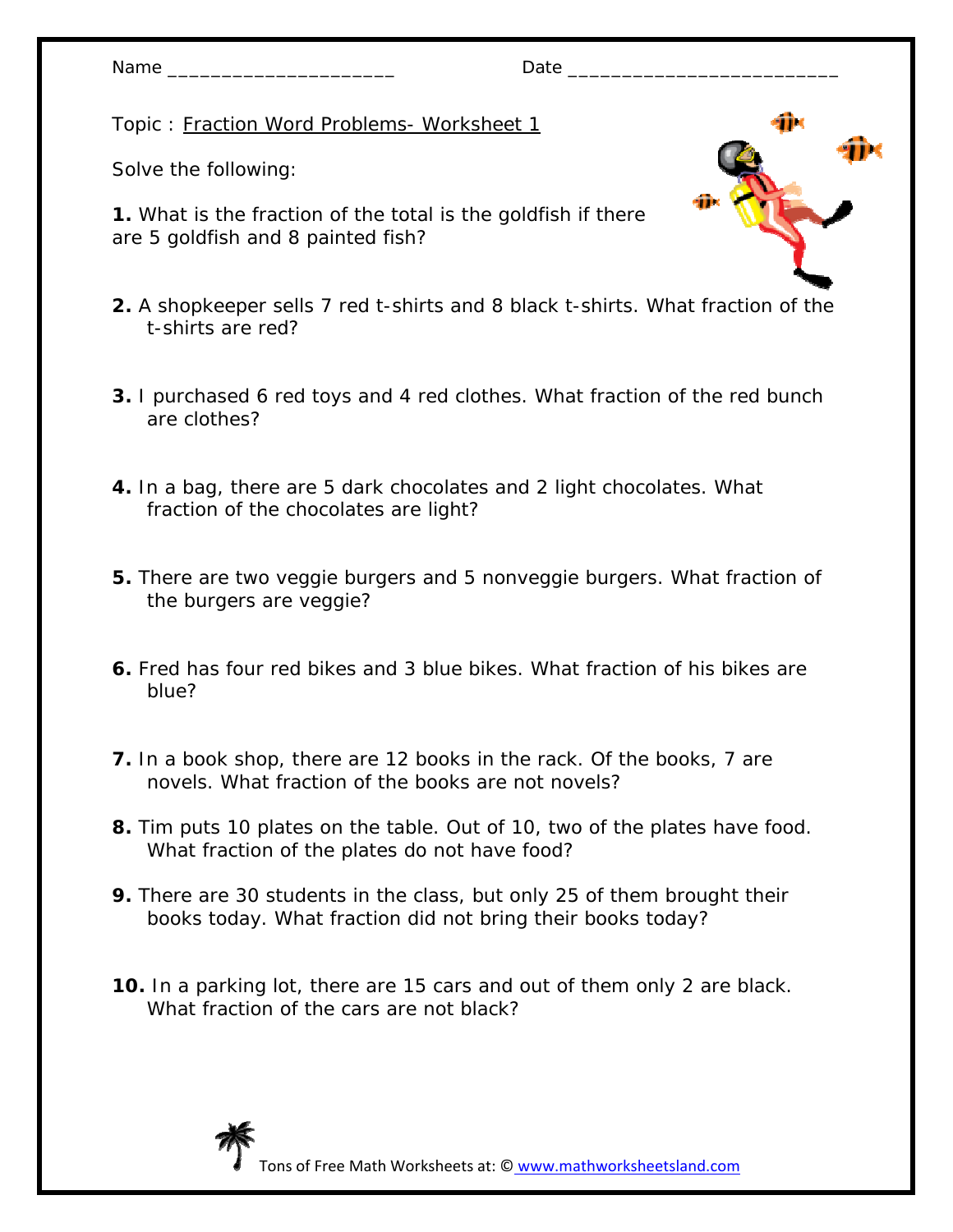Topic: Fraction Word Problems- Worksheet 2

Solve the following:

**1.** What is the fraction of black toys if there are 10 black toys and 8 yellow toys?

- **2.** A shopkeeper sells 10 red t-shirts and 7 black t-shirts. What fraction of the t-shirts are red?
- **3.** I purchased 9 tomatoes and 5 cucumbers. What fraction of the vegetables are cucumbers?
- **4.** In a bag, there are 10 dark chocolates and 4 light chocolates. What fraction of the chocolates are light?
- **5.** There are two vegetable burgers and 8 non-vegetable burgers. What fraction of the burgers are vegetable?
- **6.** Fred has four green cars and 6 yellow cars. What fraction of his cars are green?
- **7.** In a book shop, there are 14 books on the rack. Of the books, 7 of the books are novels. What fraction of the books are not novels?
- **8.** Tim puts 15 plates on the table. Out of 15, two of the plates have food on them. What fraction of the plates do not have food on them?
- **9.** There are 50 students in the class. Only 25 of them brought their books today. What fraction did not bring their books today?
- **10.** In a parking lot, there are 10 cars and out of 10 only 3 are black. What fraction of the cars are black?



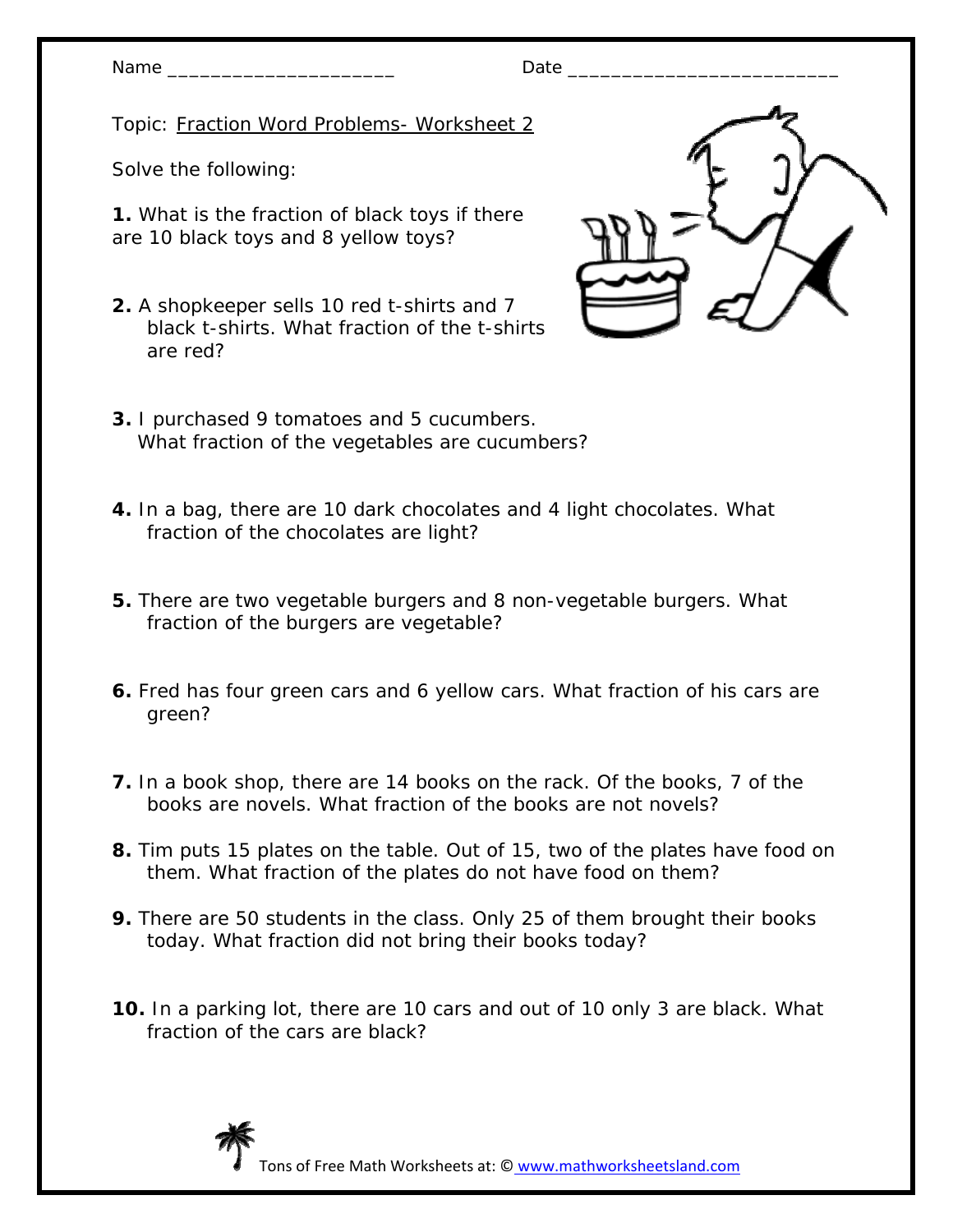| Name |  |
|------|--|
|------|--|

Topic : Fraction Word Problems- Worksheet 3

Solve the following:

**1.** What fraction of the vehicles are buses if there are 10 buses and 6 trucks?

- **2.** A shopkeeper sells 9 red caps and 4 black caps. What fraction of the caps are red?
- **3.** I purchased 12 vegetables and 6 fruits. What fraction of the total are fruits?
- **4.** In a bag, there are 20 dark chocolates and 15 light chocolates. What fraction of the chocolates are light?
- **5.** There are 7 vegetable pizzas and 3 non-vegetable pizzas. What fraction of the pizzas are vegetables?
- **6.** Fred has 10 green mints and 2 white mints. What fraction of his mints are white?
- **7.** In a book shop, there are 25 books in the rack. Of the books, 18 of the books are vampire stories. What fraction of the books are not vampire stories?
- **8.** Tim puts 15 plates on the table. Five of the plates have food. What fraction of the plates do not have food?
- **9.** There are 45 students in the class, but only 35 of them brought their books today. What fraction did not bring their books today?
- **10.** In a parking lot, there are 18 cars. 5 of the cars are black. All others are red. What fraction of the cars are not red?

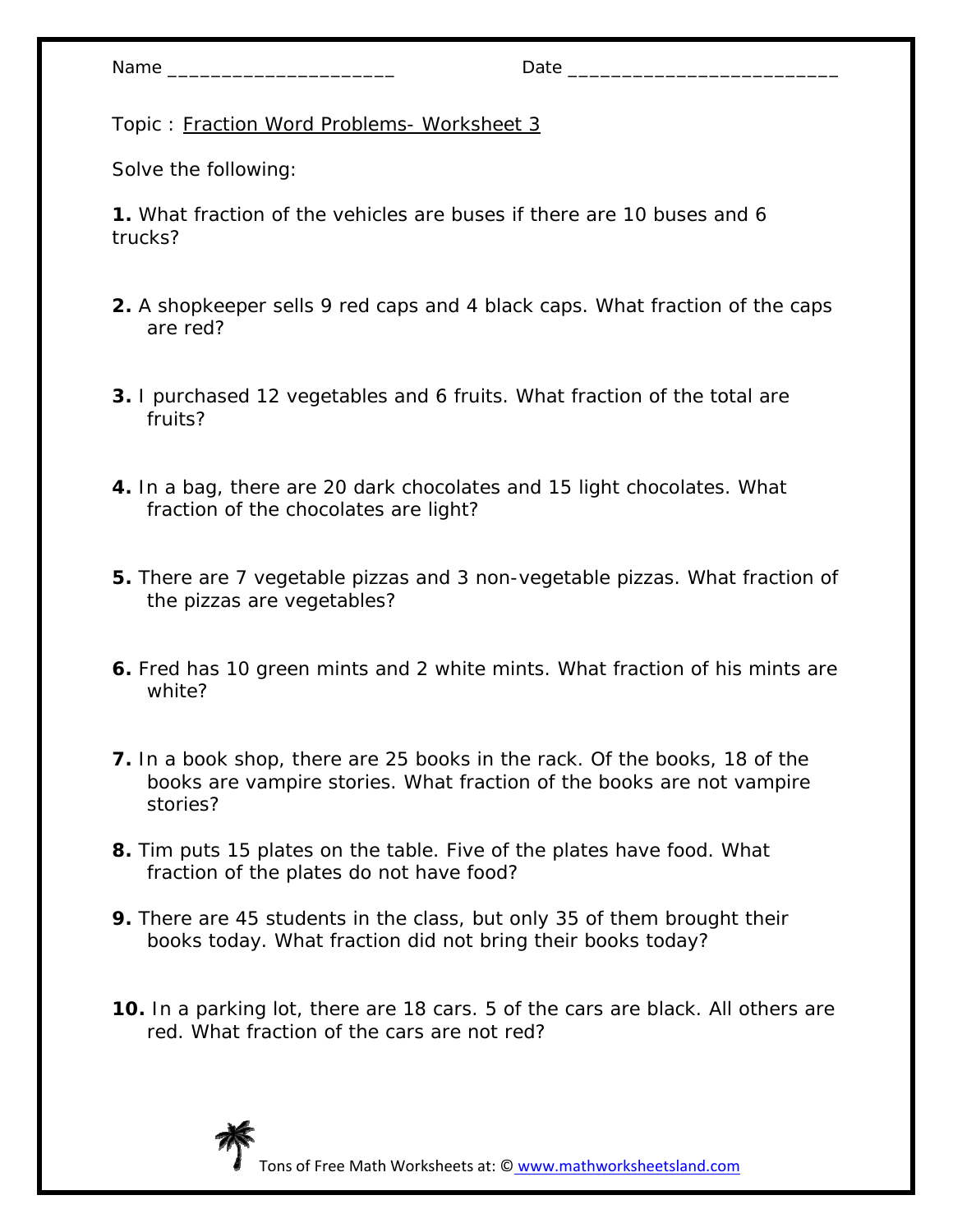Topic: Fraction Word Problems- Worksheet 4

Solve the following:

**1.** What fraction of gum is yellow if there are 8 yellow pieces and 2 pink pieces?

- **2.** A shopkeeper sells 18 red t-shirts and 8 black t-shirts. What fraction of the t-shirts are red?
- **3.** I purchased 12 scented candles and 8 regular candles. What fraction of the candles are not scented?
- **4.** In a bag, there are 15 dark chocolates and 5 light chocolates. What fraction of the chocolates are light?
- **5.** There are 10 vegetable burgers and 5 nonvegetable burgers. What fraction of the burgers are vegetable?
- **6.** Fred has 7 bikes and 2 cars. What fraction of his vehicles are bikes?
- **7.** In a book shop, there are 20 books in the rack. Of the books, 5 of the books are "Where's Waldo?" editions. What fraction of the books are not "Where's Waldo?" editions?
- **8.** Tim puts 20 plates on the table. Out of 20, two of the plates have food. What fraction of the plates do not have food?
- **9.** There are 20 students in the class, but only 10 of them brought their books today. What fraction did not bring their books today?
- **10.** In a parking lot, there are 12 cars, but only 4 are black. What fraction of the cars are black?